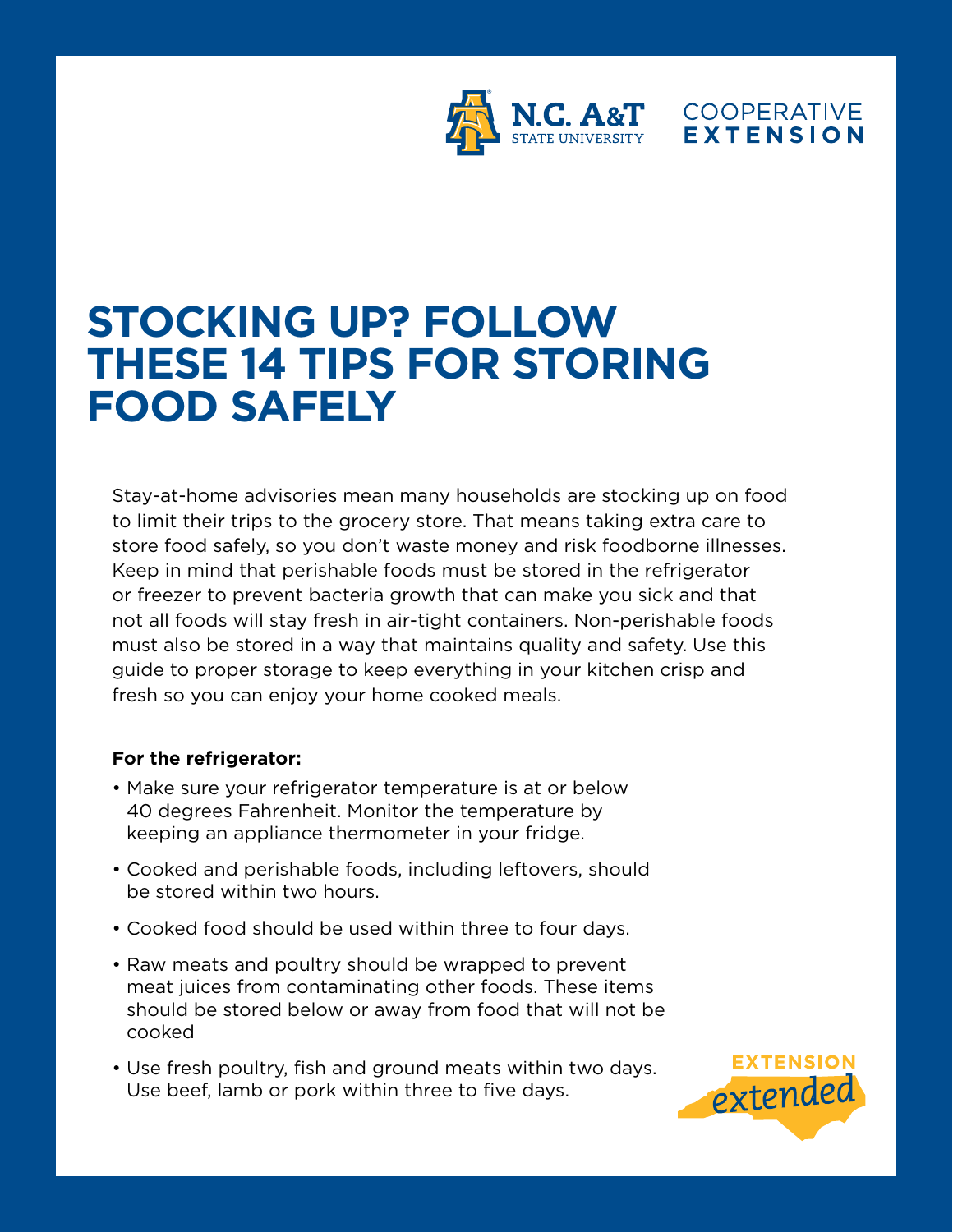## **For the freezer:**

- Make sure your freezer temperature is at or below 0 degrees. Monitor the temperature by keeping an appliance thermometer in your freezer.
- Frozen foods should be placed in the freezer within two hours of purchase. Leftovers should be frozen within two to three days of cooking.
- It is safe to leave meat and poultry in its original packaging; however, wrapping it in an extra layer of freezer paper, foil or plastic wrap will help to maintain the quality. Fresh meat and poultry should be frozen if it will not be cooked with a few days (see refrigerator section above).
- Date frozen foods and use the foods that have been frozen the longest first.
- While your freezer is suitable for long-term storage, the length of time you can keep frozen foods varies. Refer to the [Cold Food Storage Chart](https://www.fsis.usda.gov/wps/wcm/connect/1d403c11-63f0-4671-990e-51c9f8f05b2c/Cold-Food-Storage-Magnet-2017.pdf?MOD=AJPERES) from the USDA.

## **For the pantry/cupboard:**

- Shelf-stable food such as canned goods, rice, pasta, cereal, flour, sugar, and oils can be safely stored in a cool, dry place.
- When stocking your pantry, store newer food packages behind older packages and use the FIFO method (First In, First Out).
- Most commercially canned meats and vegetables can be stored in the pantry or cupboard for two to five years. Foods high in acid (for example, tomatoes and fruits) should be used within 12 to 18 months.
- Do not store shelf-stable foods in places that may experience extreme temperature variations or that may be damp, such as a basement, garage, near the stove or under the sink.